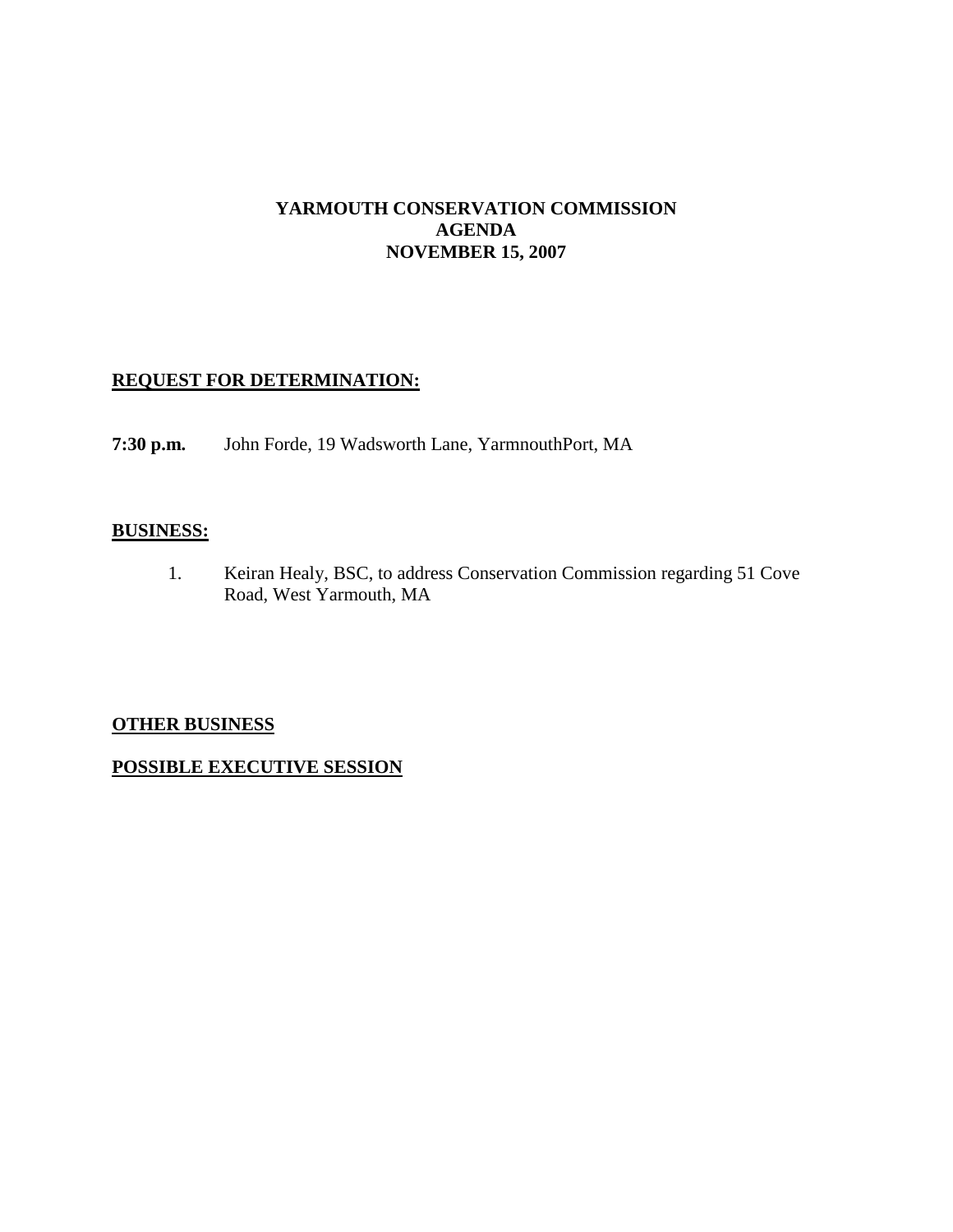### **YARMOUTH CONSERVATION COMMISSION AGENDA NOVEMBER 1, 2007**

### **NOTICE OF INTENT:**

**7:30 p.m**. Michael & Kathryn Lowery, 101 Wimbledon Drive, West Yarmouth, MA

### **CONTINUED HEARINGS**:

Martin T. Reilly, 7 Stone Avenue, West Yarmouth, MA

Jon Persson, 1 Railway Bluffs, West Yarmouth, MA

Linda Jean & Jean Nellenback, 72 Gleason Avenue, West Yarmouth, MA

#### **BUSINESS**:

1. Plan change Mitchell, 205 Long Pond Drive, South Yarmouth, MA

#### **OTHER BUSINESS**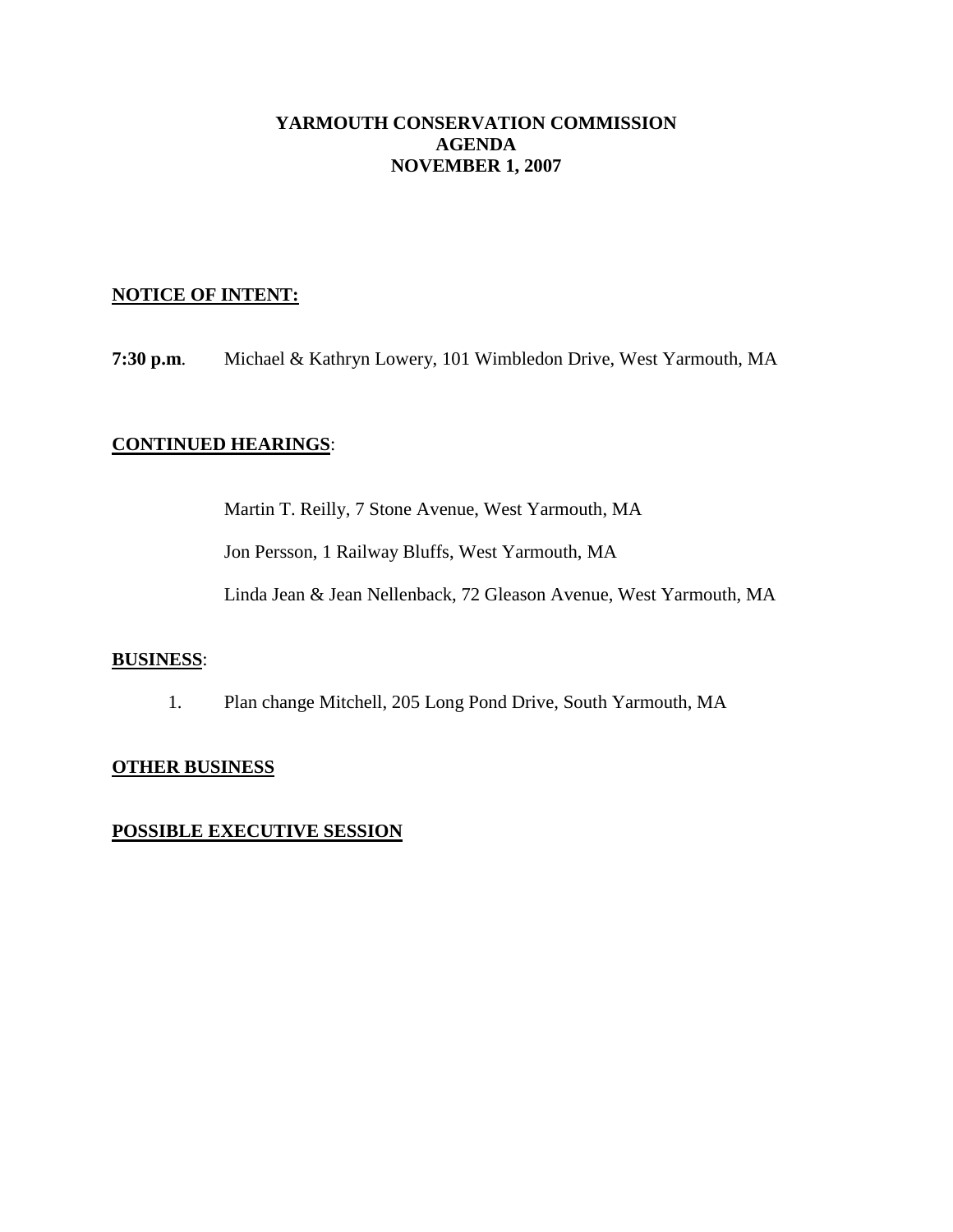### **YARMOUTH CONSERVATION COMMISSION AGENDA SEPTEMBER 20, 2007**

### **REQUEST FOR DETERMINATION:**

**7:30 p.m.** Richard & Linda Sellner, 16 Drake Street, YarmouthPort, MA

### **NOTICE OF INTENT:**

**7:30 p.m.** Robert McGovern, 341 Great Island Road, West Yarmouth, MA

Charles Odams, 18 Round Drive, West Yarmouth, MA

Yarmouth New Church Preservation Foundation, 266 Main Street, Route 6A, YarmouthPort, MA

## **CONTINUED HEARING:**

Town of Yarmouth, DPW, 37 Shore Road, West Yarmouth, MA

Town of Yarmouth, DPW, Mill Lane Bridge, YarmnouthPort, MA

#### **BUSINESS**:

1. Minutes.

#### **OTHER BUSINESS**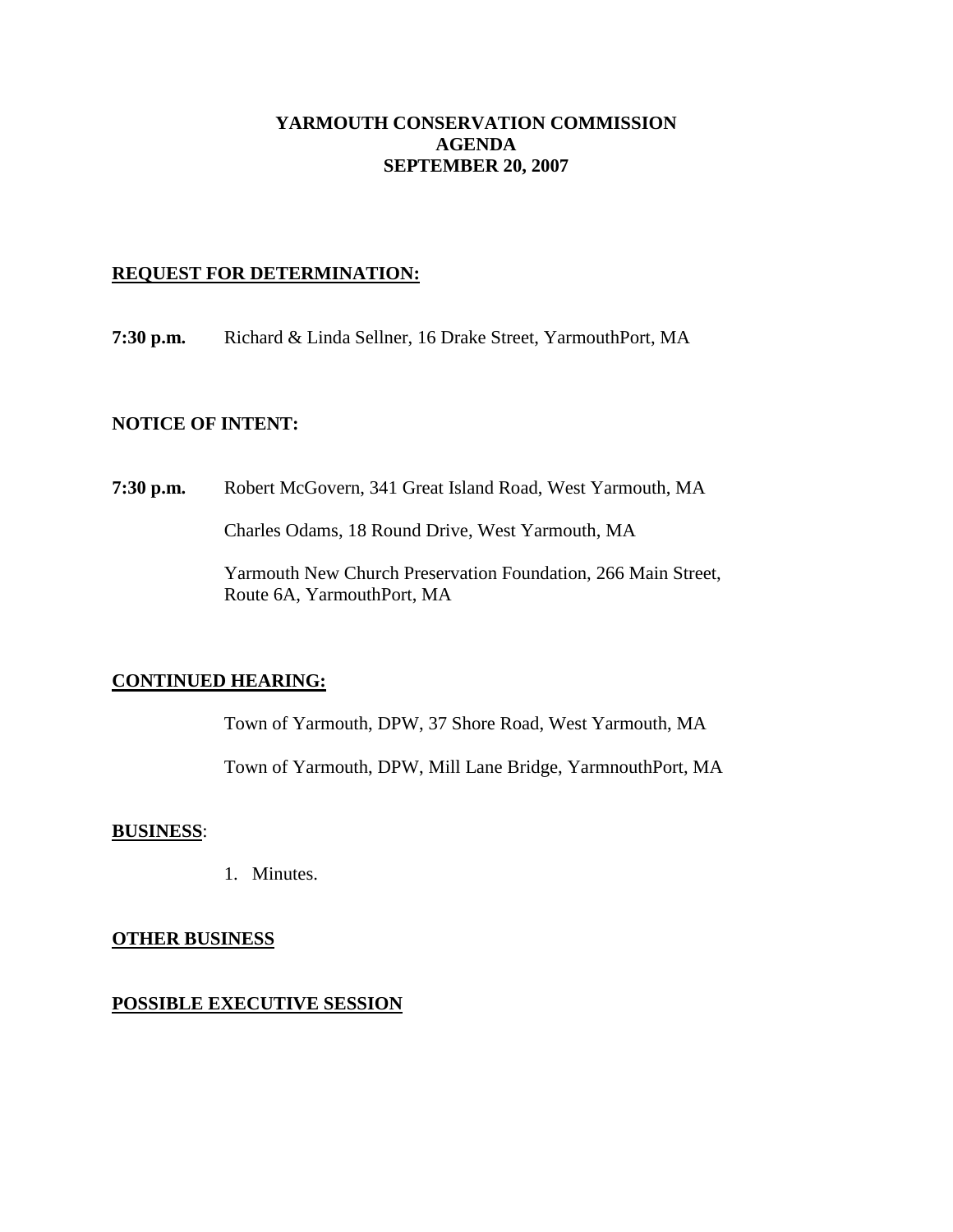## **YARMOUTH CONSERVATION COMMISSION AGENDA SEPTEMBER 6, 2007**

### **REQUEST FOR DETERMINATION:**

**7:30 p.m**. Dave Fletcher, 26 Aunt Dorah's Lane, YarmouthPort, MA Town of Yarmouth, DPW, South Street, South Yarmouth, MA

#### **NOTICE OF INTENT:**

**7:30 p.m**. Town of Yarmouth, DPW, 37 Shore Road, West Yarmouth, MA Town of Yarmouth, DPW, Mill Lane Bridge, YarmouthPort, MA William & Lynn Pieri, 228 Blue Rock Road, South Yarmouth, MA Ardan Building Services, 115 Rte. 28 & 29 Baxter Ave., West Yarmouth, MA Ronald & Jean Wackrow, Five Glenwood Street, West Yarmouth, MA William & Susan Towner, 43 Vernon Street, West Yarmouth, MA

## **CONTINUED HEARING:**

Andrew Wallerstein, 1139 Great Island Road, West Yarmouth, MA

Davenport BCCH, LLC, 481 Buck Island Rd., West Yarmouth, MA

#### **BUSINESS:**

- 1. Brian Mitchell, SE 83-1747, 250 Long Pond Drive, South Yarmouth for plan change.
- 2. Certificate of Compliance SE 83-1445, 30 Buttercup Lane, South Yarmouth, MA

#### **OTHER BUSINESS**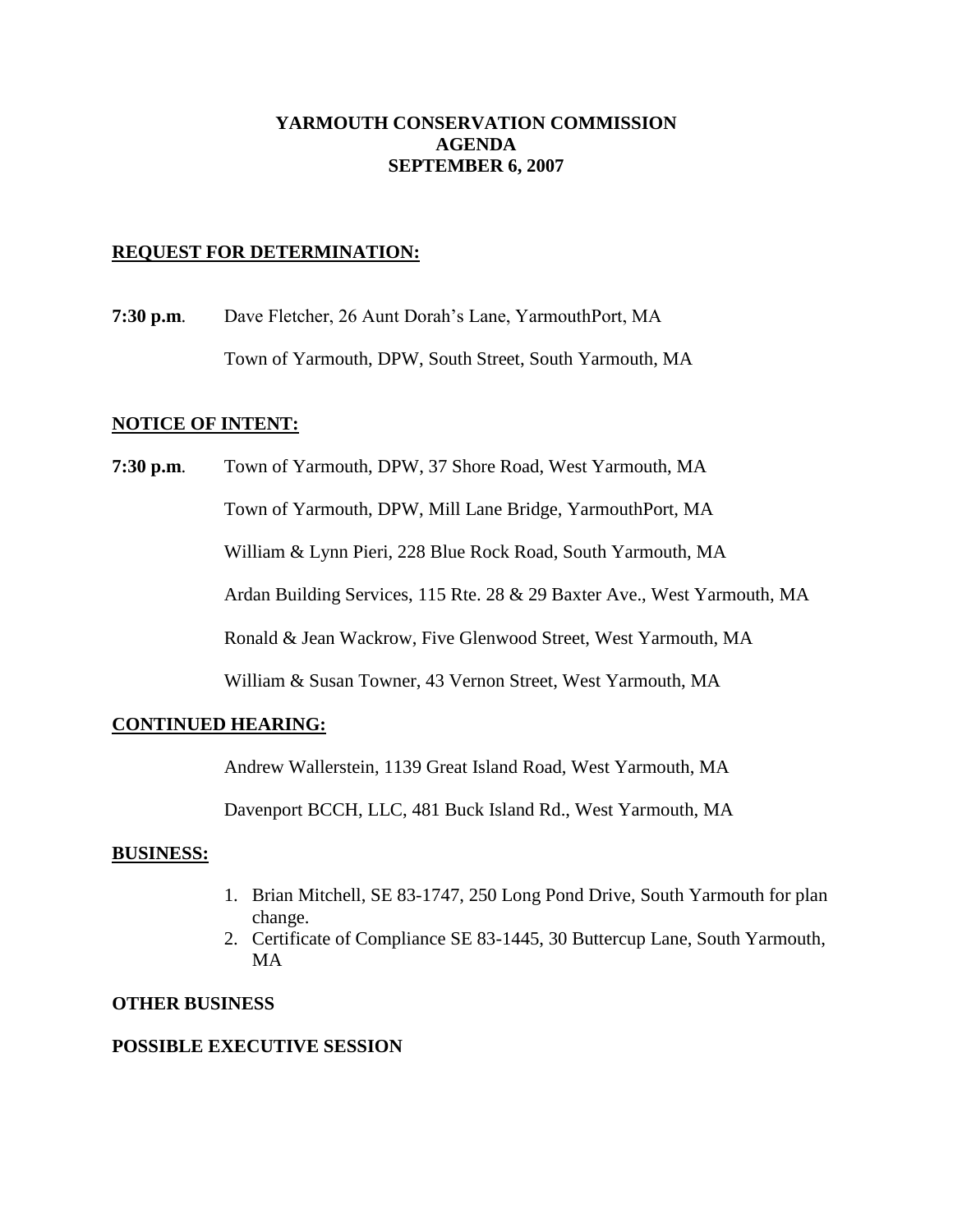### **YARMOUTH CONSERVATION COMMISSION AGENDA AUGUST 16, 2007**

### **REQUEST FOR DETERMINATION:**

**7:30 p.m.** Town of Yarmouth, DPW, Merchant Avenue, Yarmouth, MA David & Alexandra Paige, 266 North Dennis Rd., YarmouthPort, MA

### **NOTICE OF INTENT:**

**7:30 p.m.** Davenport BCCH, LLC, 481 Buck Island Rd., West Yarmouth, MA

#### **CONTINUED HEARING:**

Andrew Wallerstein, 1139 Great Island Rd., West Yarmouth, MA

#### **OTHER BUSINESS**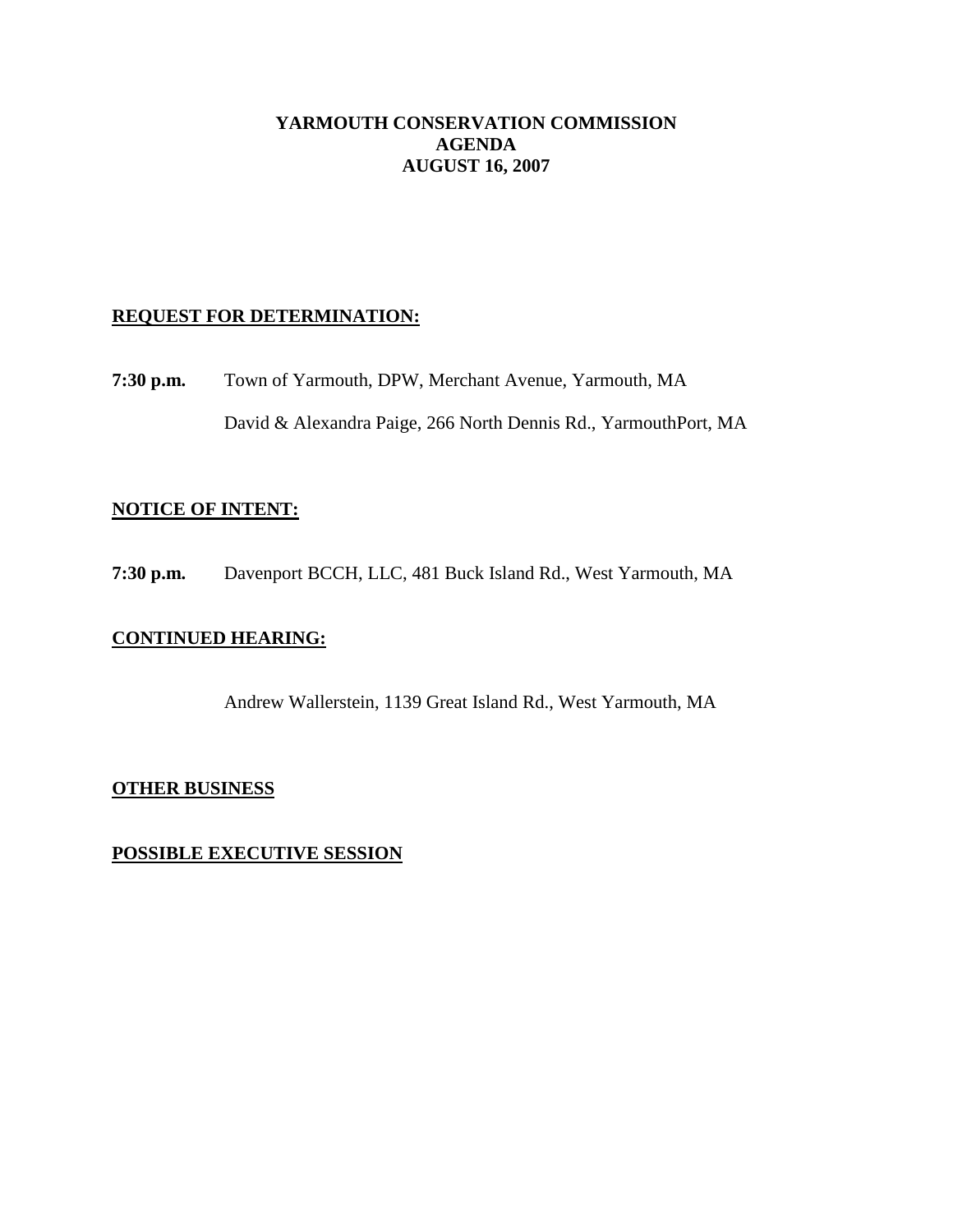### **YARMOUTH CONSERVATION COMMISSION AGENDA AUGUST 2, 2007**

## **NOTICE OF INTENT:**

**7:30 p.m.** Town of Yarmouth, Dept. of Natural Resources, Clear Brook Road, South Yarmouth, MA

Andrew Wallerstein, 1139 Great Island Road, West Yarmouth, MA

### **BUSINESS:**

1. Bob Perry, Cape Cod Engineering, to discuss plan change on E. Paul Tinsley, 356 Great Island Rd., West Yarmouth, MA

## **OTHER BUSINESS**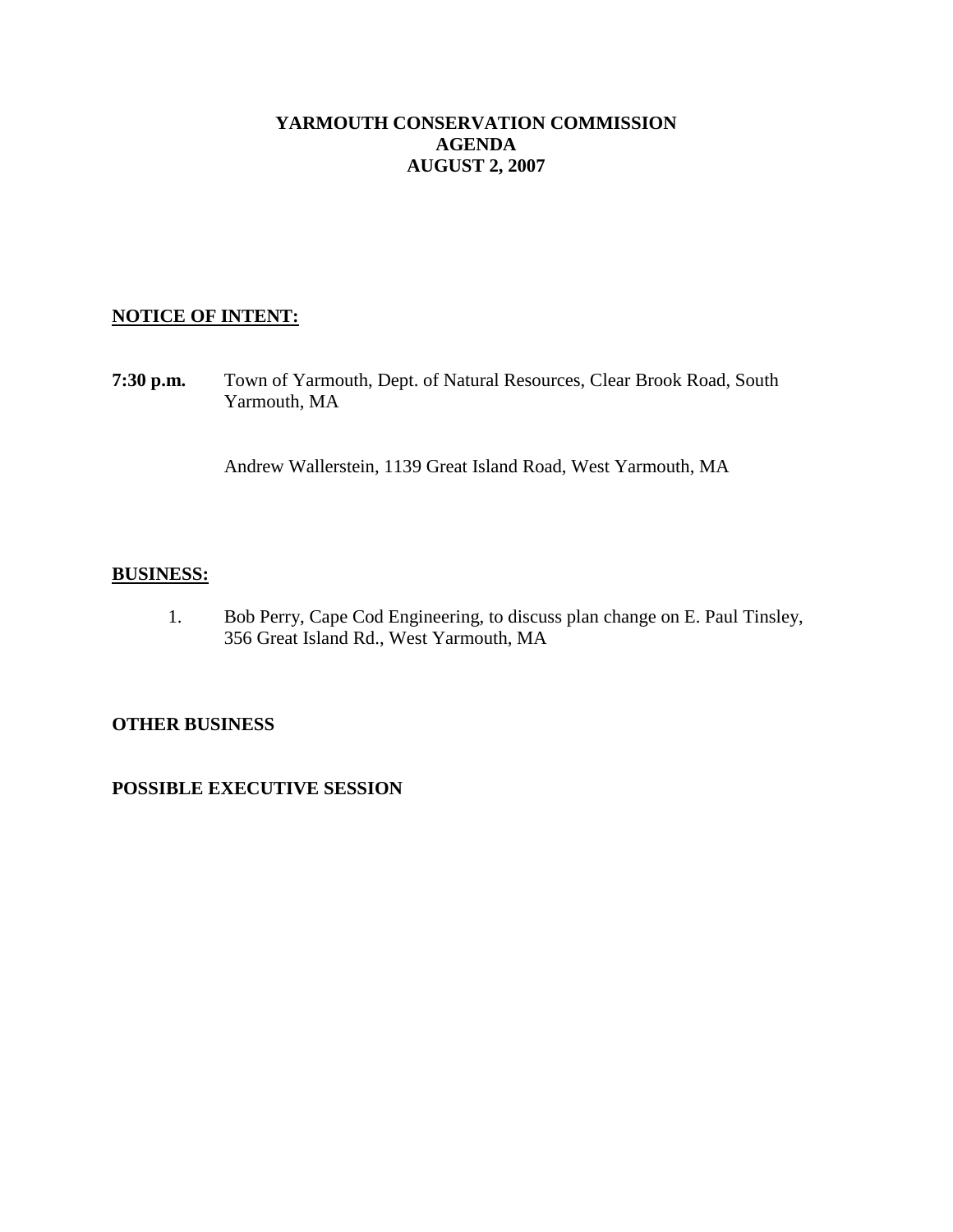## **YARMOUTH CONSERVATION COMMISSION AGENDA JULY 19, 2007**

### **NOTICE OF INTENT**:

**7:30 p.m.** Robert Armstrong, 45 Mooring Lane, South Yarmouth, MA

## **CONTINUED HEARINGS:**

Eliot Bradley-Nolen, 100 White Cedar Road, West Yarmouth, MA

Town of Yarmouth, DPW, Packet Landing, 1377 Bridge Street, South Yarmouth, MA

Yarmouth Housing Authority, 534 Winslow Gray Rd., West Yarmouth, MA

#### **BUSINESS:**

- 1. Memo from Peter Johnson-Staub regarding Shore Road Seawall.
- 2. Certificate of Compliance SE 83-1760, Town of Yarmouth, Shore Road, South Yarmouth, MA
- 3. Certificate of Compliance SE 83-1683, Baker, 44 Prince Rd., West Yarmouth, MA

#### **OTHER BUSINESS**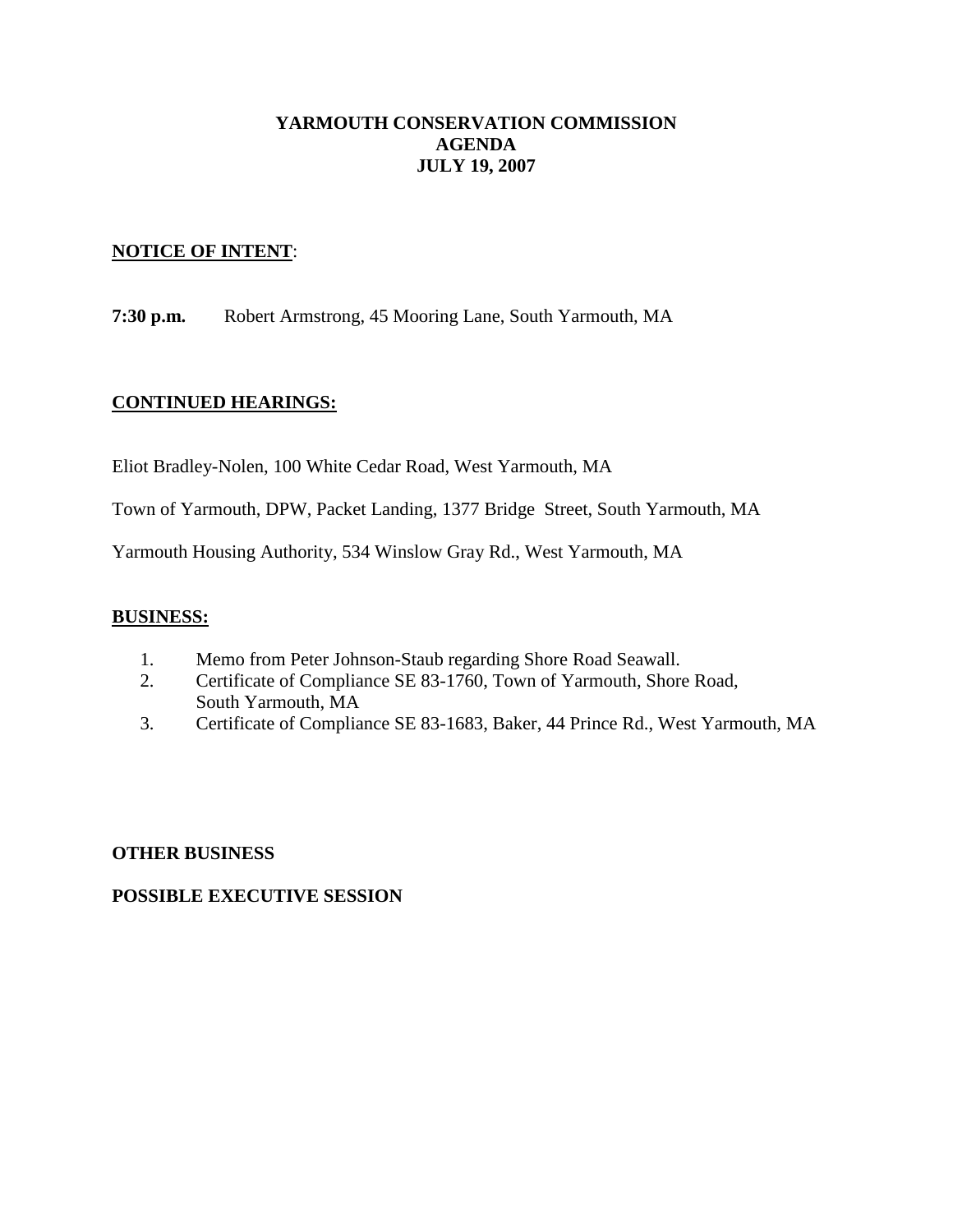## **YARMOUTH CONSERVATION COMMISSION AGENDA JUNE 21, 2007**

### **REQUEST FOR DETERMINATION:**

**7:30 p.m.** Pat Adams, 100 Homers Dock Road, YarmouthPort, MA

#### **NOTICE OF INTENT:**

**7:30 p.m**. John & Susan L. Caruso, 41 Shore Side Drive, South Yarmouth, MA Salt Box Assoc., Inc., Boat Haul Walk, South Yarmouth, MA Eliot Bradley-Nolen, 100 White Cedar Road, West Yarmouth, MA Yarmouth Housing Authority, 534 Winslow Gray Rd., West Yarmouth, MA

## **CONTINUED HEARINGS**:

Don Meyer, 362 Weir Road, YarmouthPort, MA E. Paul Tinsley, 356 Great Island Road, West Yarmouth, MA

#### **BUSINESS**:

1. Commission to sign self help grant.

## **OTHER BUSINESS**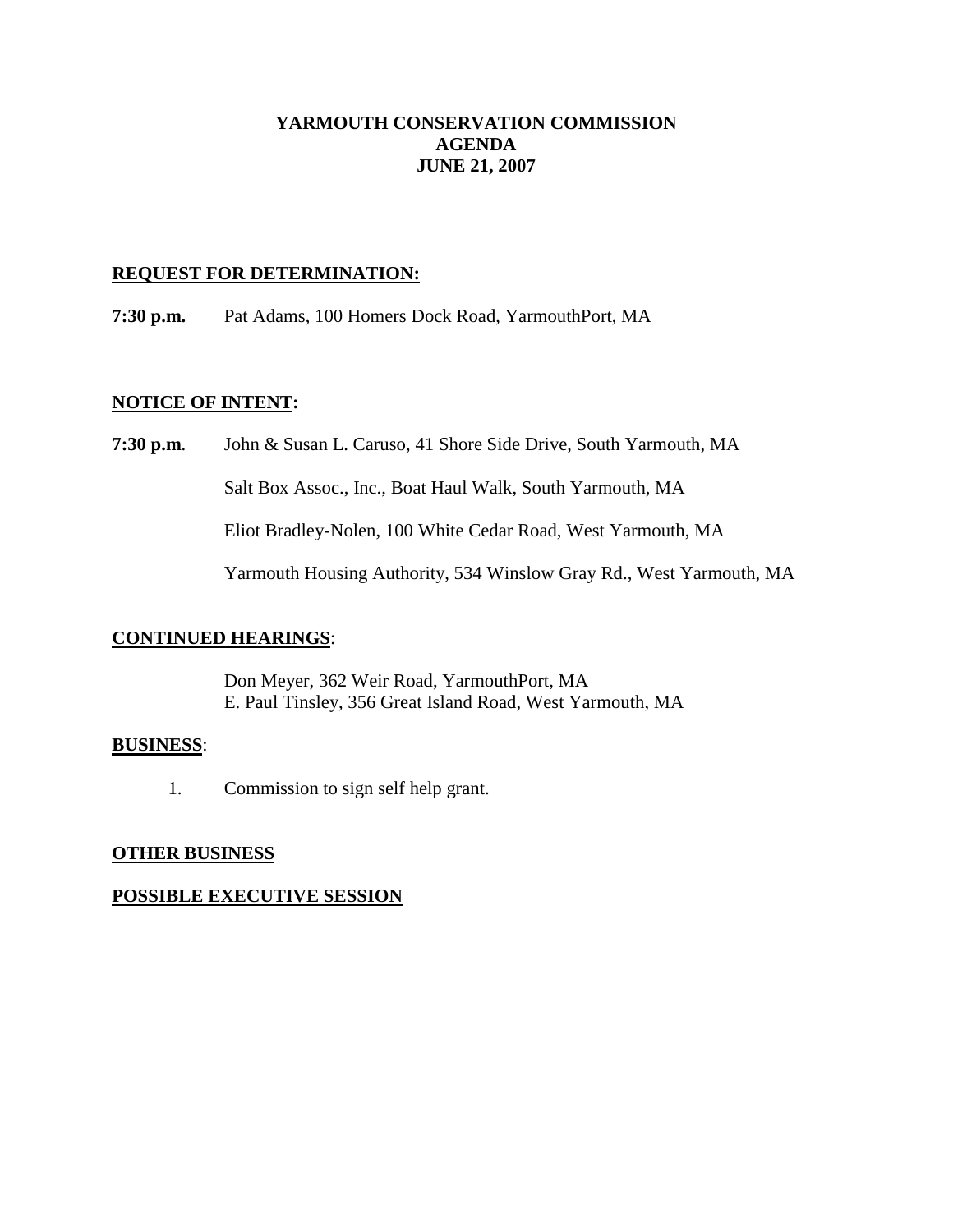## **YARMOUTH CONSERVATION COMMISSION AGENDA MAY 17, 2007**

## **CONTINUED HEARINGS:**

**7:30 P.M.** Great Island Homeowners Assoc., Uncle Roberts Cove, Off White Cedar Road, West Yarmouth, MA

Charles White Management Co., 193 South Street, South Yarmouth, MA

### **BUSINESS:**

- 1. Larry Kenney, plan change for SE 83-1762-Jerome Manning, 108 Crowell Road, West Yarmouth, MA
- 2. Paul Curci, 435 Highbank Road, South Yarmouth, MA To discuss Osprey Pole.
- 3. Lynne Hamlyn, plan change for SE 83-1784, Reef Realty, Six Aspinet Road, South Yarmouth, MA
- 4. Extension Permit, SE 83-1449-Americo Poliseno, 60 Broadway, West Yarmouth, MA
- 5. Certificate of Compliance SE 83-1432, M. Ormiston, 42 Lookout Road, YarmouthPort, MA
- 6. Certificate of Compliance SE 83-1563-Daniel Franchi, 159 South Street, South Yarmouth, MA
- 7. Minutes

## **OTHER BUSINESS**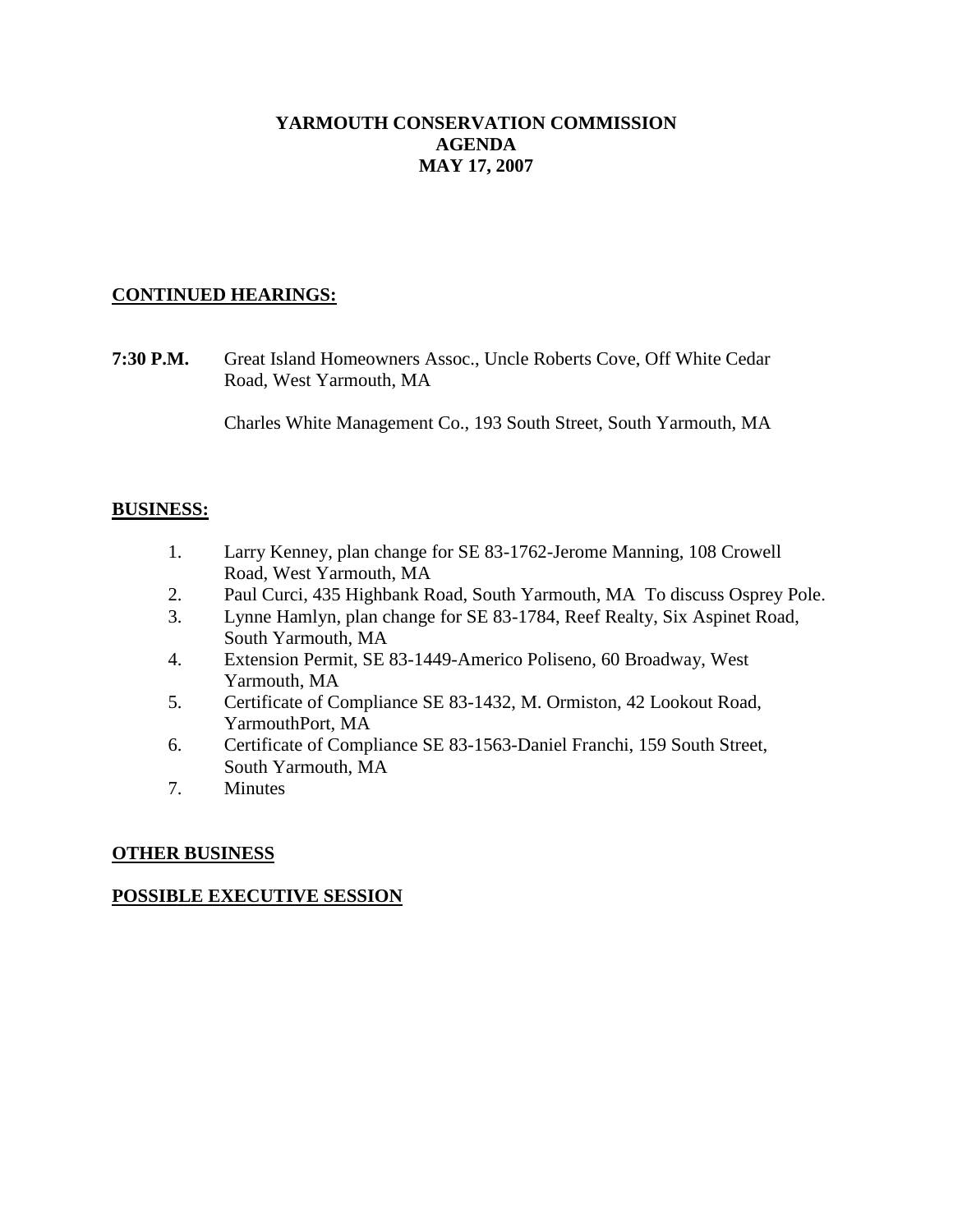### **YARMOUTH CONSERVATION COMMISSION AGENDA APRIL 19, 2007**

### **REQUEST FOR DETERMINATION:**

**7:30 p.m.** Leonard Bearse, 34 Highland Street, West Yarmouth, MA

Patrick & Jennifer Bloom, 992 West Yarmouth Road, YarmouthPort, MA

#### **NOTICE OF INTENT:**

**7:30 p.m.** Reef Realty, Six Aspinet Road, South Yarmouth, MA

Dawn Karol, 51 South Shore Drive, South Yarmouth, MA

Carl Iaccarino, 53 South Shore Drive, South Yarmouth, MA

Great Island Homeowners Assoc., Uncle Roberts Cove, Off White Cedar Road, West Yarmouth, MA

Charles White Management Co., 193 South Street, South Yarmouth, MA

#### **BUSINESS:**

- 1. Al Roth to discuss 114 Nottingham Dr., YarmouthPort, MA
- **2.** Minutes

#### **OTHER BUSINESS**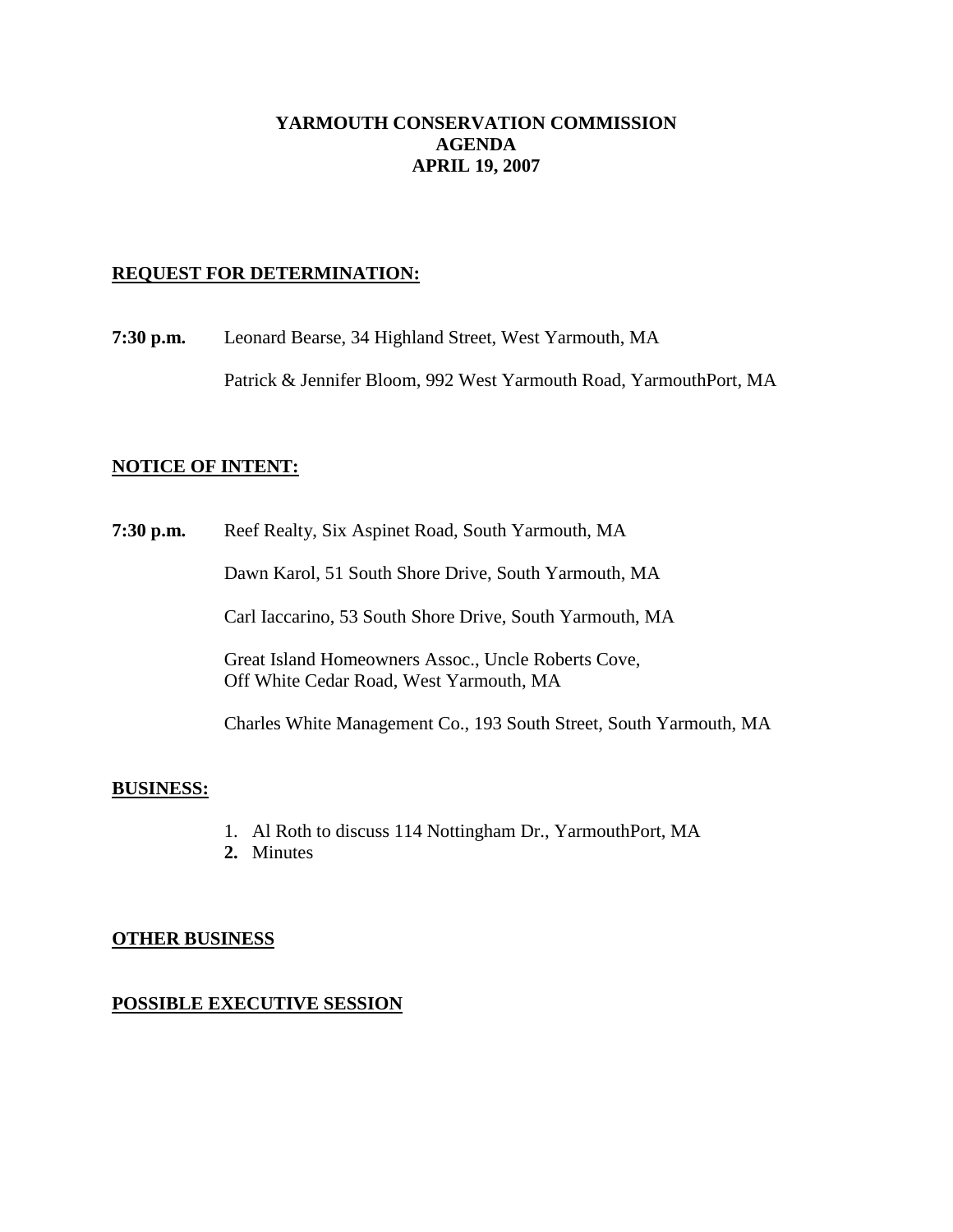## **YARMOUTH CONSERVATION COMMISSION AGENDA APRIL 5, 2007**

## **REQUEST FOR DETERMINATION:**

**7:30 p.m.** Town of Yarmouth Engineering Department, Water Street, Packet Landing, South Yarmouth, MA

> Massachusetts Highway Department, resurface sections of Route 6, Yarmouth, MA

John Forde, 19 Wadsworth Lane, YarmouthPort, MA

### **CONTINUED HEARING:**

Stephen Walsh, 11 & 21 Cape Isle Drive, South Yarmouth, MA

#### **BUSINESS:**

- 1. Extension Permit for SE 83-1671-614 Realty LLC, 246B Pleasant St., South Yarmouth, MA
- 2. Extension Permit for SE 83-1694-Berkdale Realty Trust, 238 Pleasant Street, South Yarmouth, MA

#### **OTHER BUSINESS**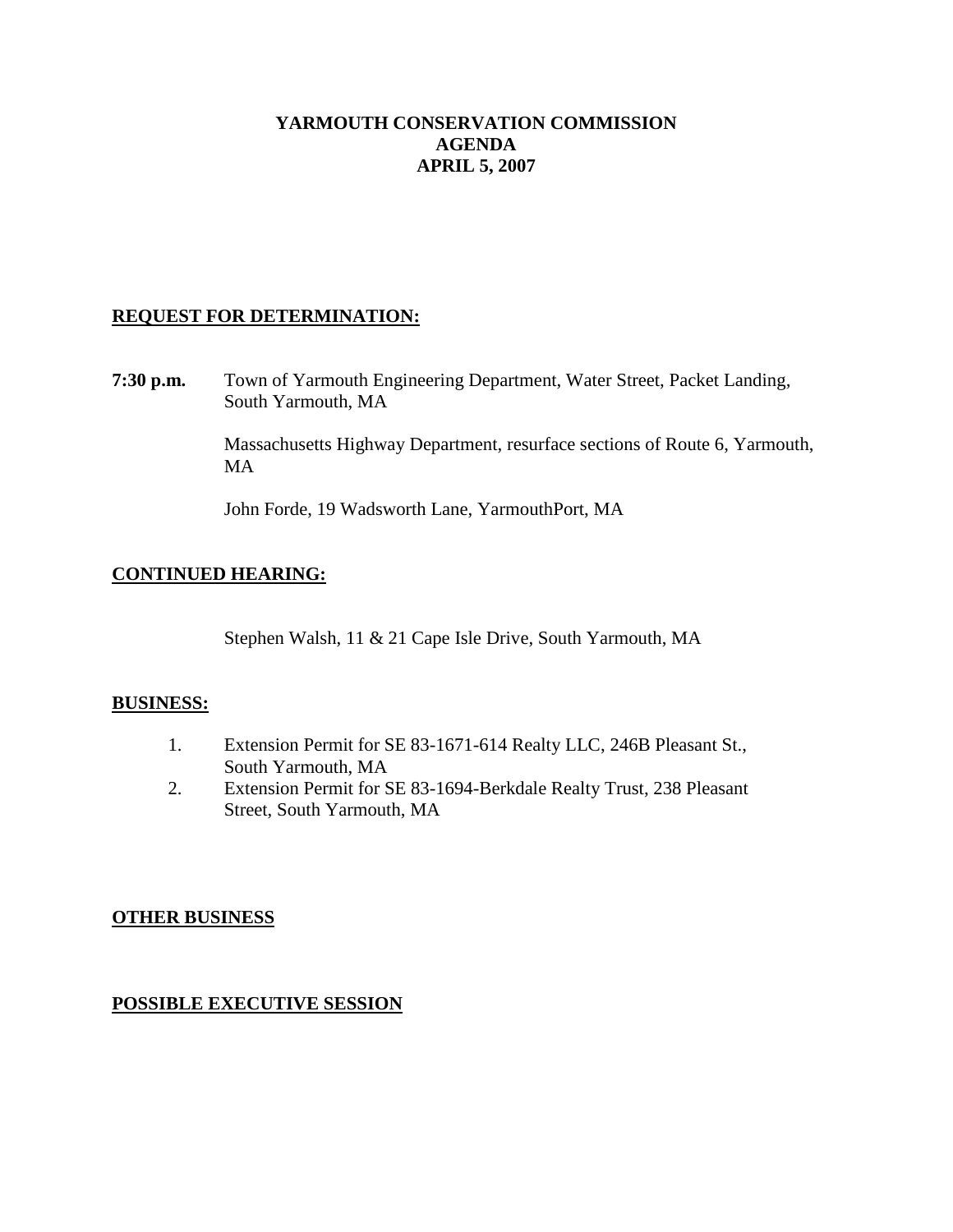## **YARMOUTH CONSERVATION COMMISSION AGENDA MARCH 15, 2007**

### **NOTICE OF INTENT:**

**7:30 p.m.** Town of Yarmouth Conservation Commission, Bass Creek, Off Center Street, YarmouthPort, MA

Irene Kanis, 117 South Sea Avenue, West Yarmouth, MA

Bass River Yacht Club, 22 Frothingham Way, South Yarmouth, Ma

## **CONTINUED HEARING:**

Stephen Walsh, 11 & 21 Cape Isle Drive, South Yarmouth, MA

### **BUSINESS:**

1. Certificate of Compliance SE 83-1532-Ted Zambelis, Crowell Rd., West Yarmouth, MA.

#### **OTHER BUSINESS**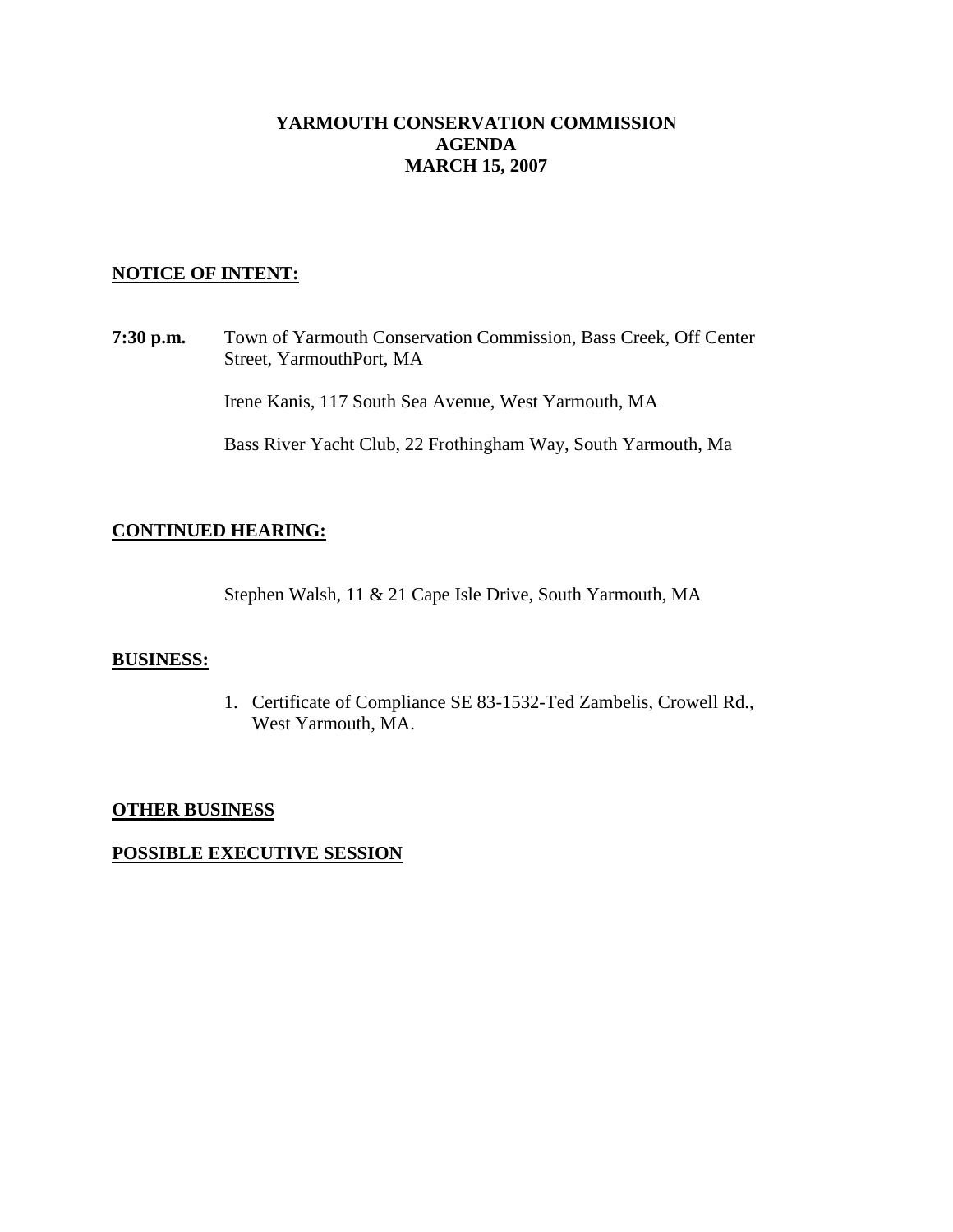## **YARMOUTH CONSERVATION COMMISSION AGENDA FEBRUARY 15, 2007**

## **NOTICE OF INTENT:**

**7:30 p.m.** Dawn Karol, 49 & 51 South Shore Drive, South Yarmouth, MA Dawn Karol, 51 South Shore Drive, South Yarmouth, MA

## **BUSINESS:**

1. Kevin Bazarian to discuss deck revisions on 102 Standish Way, West Yarmouth, MA.

## **OTHER BUSINESS**